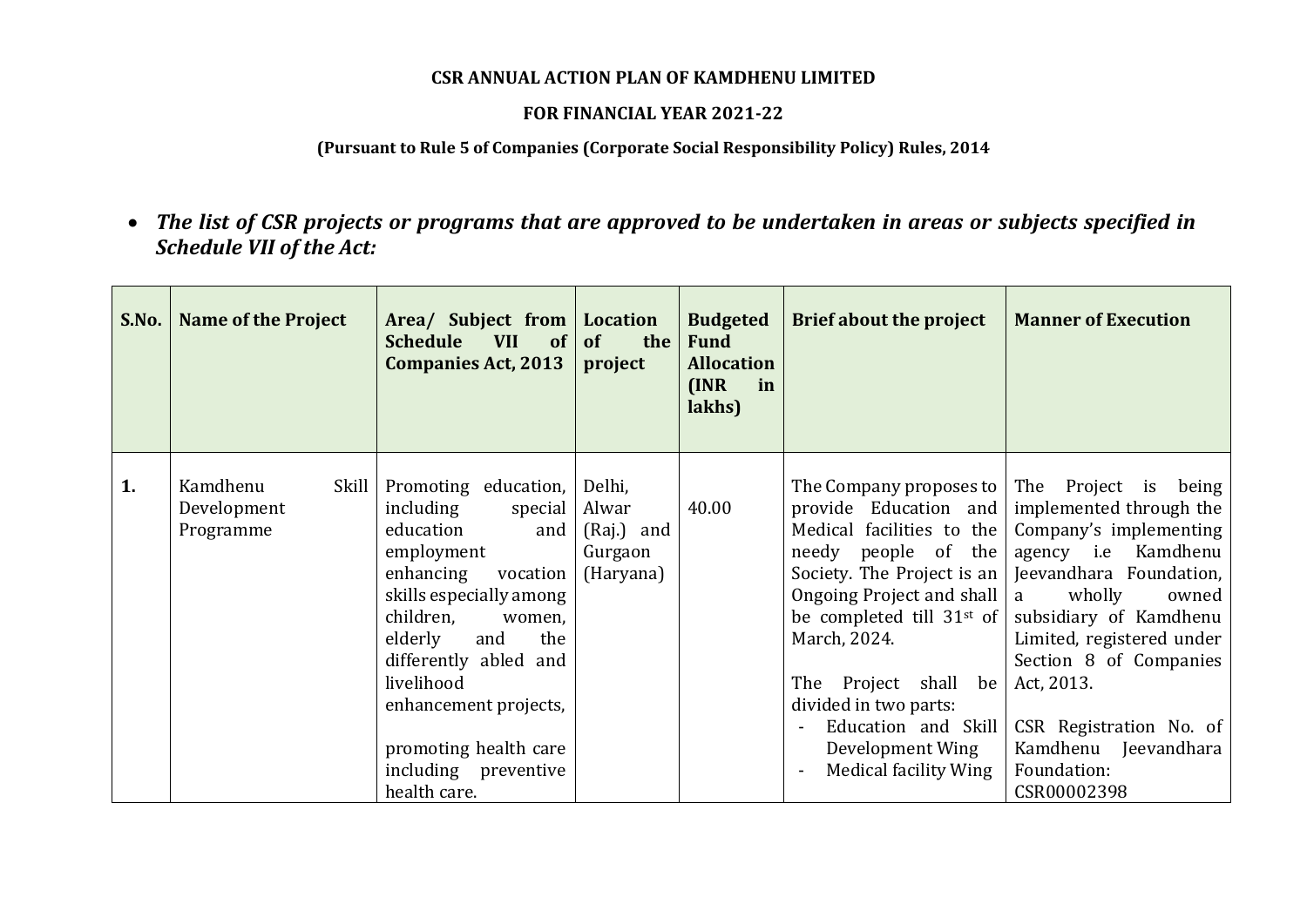| 2. | other  <br>Any<br>contribution/donation/<br>project or program as<br>per Schedule VII of<br>Companies Act, 2013 or<br>activities<br>in<br>on<br>with<br>association<br>NGOs/Trust etc. and/or<br>to support the various<br>Government initiatives<br>in the field of activities<br>covered under Schedule<br>VII of Companies Act,<br>2013. | As per Schedule VII of<br>Companies Act, 2013 | As the CSR $\vert 5.00 \rangle$<br>Committee<br>may<br>decide. |       | the year make CSR<br>Contribution/donations<br>mentioned in Schedule VII<br>of Companies Act, 2013 as<br>be determined<br>may<br>during the year and found<br>suitable<br>CSR<br>to<br>Committee<br><sub>of</sub><br>the<br>Company. | The Company may during   The CSR Project is to be<br>implemented<br>either<br>directly through<br>the<br>on any of the activities as $\vert$ company or through any<br>of the implementing<br>agency as per Rule 5 of<br>Companies<br>(Corporate<br>Social<br>Responsibility<br>Policy)<br>Rules, 2014. |
|----|---------------------------------------------------------------------------------------------------------------------------------------------------------------------------------------------------------------------------------------------------------------------------------------------------------------------------------------------|-----------------------------------------------|----------------------------------------------------------------|-------|--------------------------------------------------------------------------------------------------------------------------------------------------------------------------------------------------------------------------------------|---------------------------------------------------------------------------------------------------------------------------------------------------------------------------------------------------------------------------------------------------------------------------------------------------------|
|    | Total CSR Fund Allocation for Financial Year 2022-23                                                                                                                                                                                                                                                                                        |                                               |                                                                | 45.00 |                                                                                                                                                                                                                                      |                                                                                                                                                                                                                                                                                                         |

## *Modalities of utilisation of funds and implementation schedules for the projects or programmes:*

- The amount to be spent on CSR activities shall be determined after taking into consideration applicable laws, rules and regulations.
- The CSR Budget shall be divided in two parts majorly covering expenditure on Ongoing Project and expenditure on projects which are not in the nature of Ongoing.
- The disbursal of the CSR funds shall be made in trenches and the amount lying in the unspent CSR account shall be utilised as and when required as per the requirements of the Project.
- The CSR budget for the Ongoing Project shall be disbursed to the implementing agency of the company i.e Kamdhenu Jeevandhara Foundation and all disbursals shall be taken note at the ensuing meeting of the CSR Committee.
- The CSR budget for any donations/ contributions made shall be disbursed on activities as per Schedule VII of Companies Act, 2013 and any disbursal for donations/ contributions shall be notes at the ensuing meeting of CSR Committee.